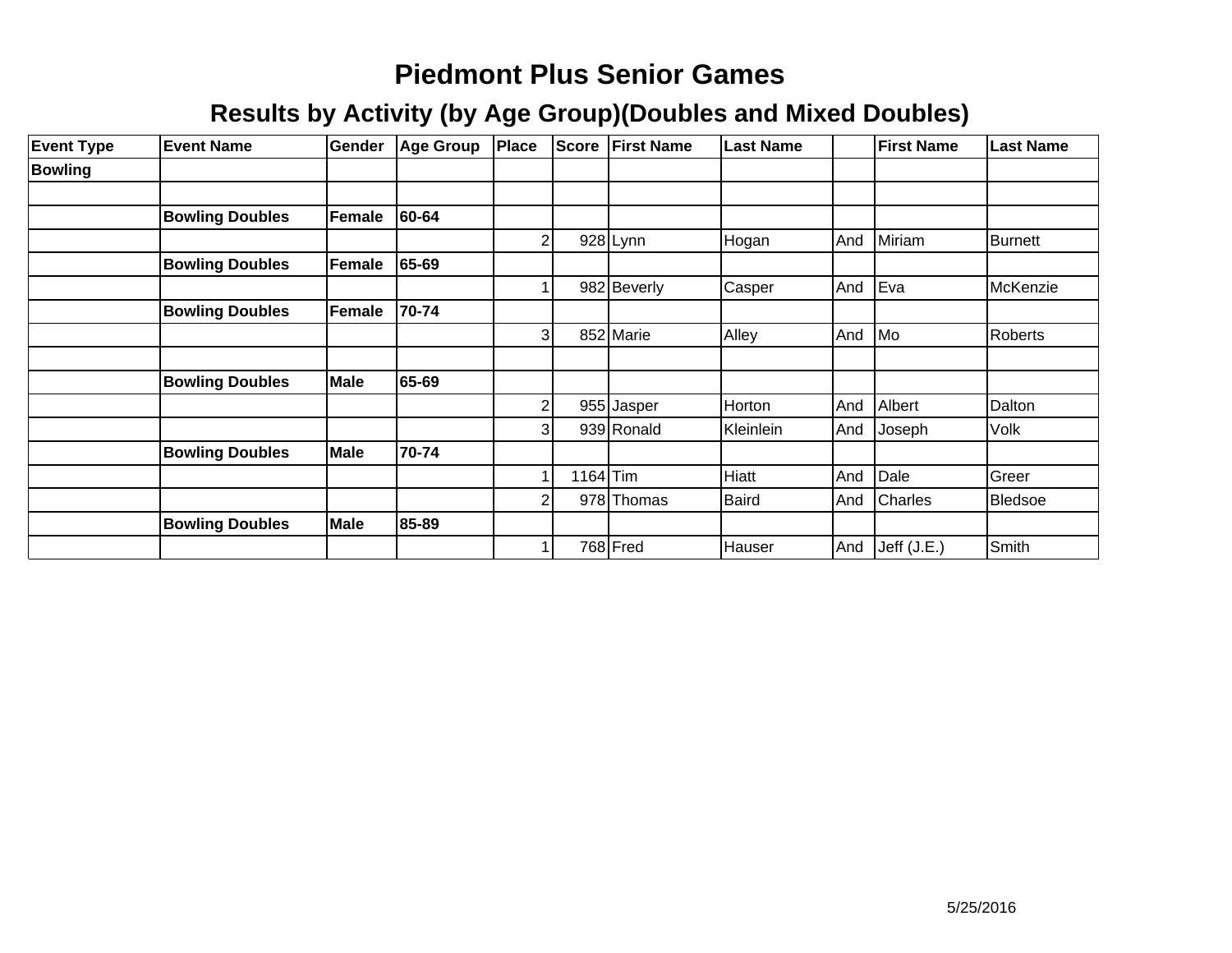| <b>Event Type</b> | <b>Event Name</b>         | Gender | Age Group | <b>Place</b>   | <b>Score</b> | <b>First Name</b>   | <b>Last Name</b> |     | <b>First Name</b>     | <b>Last Name</b> |
|-------------------|---------------------------|--------|-----------|----------------|--------------|---------------------|------------------|-----|-----------------------|------------------|
| <b>Pickleball</b> |                           |        |           |                |              |                     |                  |     |                       |                  |
|                   |                           |        |           |                |              |                     |                  |     |                       |                  |
|                   | <b>Pickleball Doubles</b> | Female | 55-59     |                |              |                     |                  |     |                       |                  |
|                   |                           |        |           |                |              | Willann             | <b>Baker</b>     | And | Phyllis               | Wagoner          |
|                   |                           |        |           | 2              |              | Jackie              | <b>Baldwin</b>   | And | Alice                 | Monk             |
|                   |                           |        |           | $\overline{3}$ |              | Sandra              | Stutts           | And | Gloria                | Corn             |
|                   | <b>Pickleball Doubles</b> | Female | 60-64     |                |              |                     |                  |     |                       |                  |
|                   |                           |        |           |                |              | Virginia            | Popovich         | And | Laura                 | Patterson        |
|                   |                           |        |           | $\overline{2}$ |              | Deborah<br>(Debbie) | Motsinger        | And | Melanie               | Newsome          |
|                   |                           |        |           | $\overline{3}$ |              | Kathy               | MacDonald        | And | Theresa (Terri) Brown |                  |
|                   | <b>Pickleball Doubles</b> | Female | 65-69     |                |              |                     |                  |     |                       |                  |
|                   |                           |        |           |                |              | Tina                | Bogunia          | And | Elizabeth             | Lamphear         |
|                   | <b>Pickleball Doubles</b> | Female | 70-74     |                |              |                     |                  |     |                       |                  |
|                   |                           |        |           |                |              | Sandra              | Miley            | And | Linda                 | Bagley           |
|                   |                           |        |           | $\overline{2}$ |              | Patricia            | Adams            | And | Dottie                | Henderson        |
|                   |                           |        |           | $\mathbf{3}$   |              | Sharon              | Adler            | And | Sylvia                | Hamby            |
|                   | <b>Pickleball Doubles</b> | Female | 75-79     |                |              |                     |                  |     |                       |                  |
|                   |                           |        |           |                |              | Margaret            | Shore            | And | Mary                  | Grubbs           |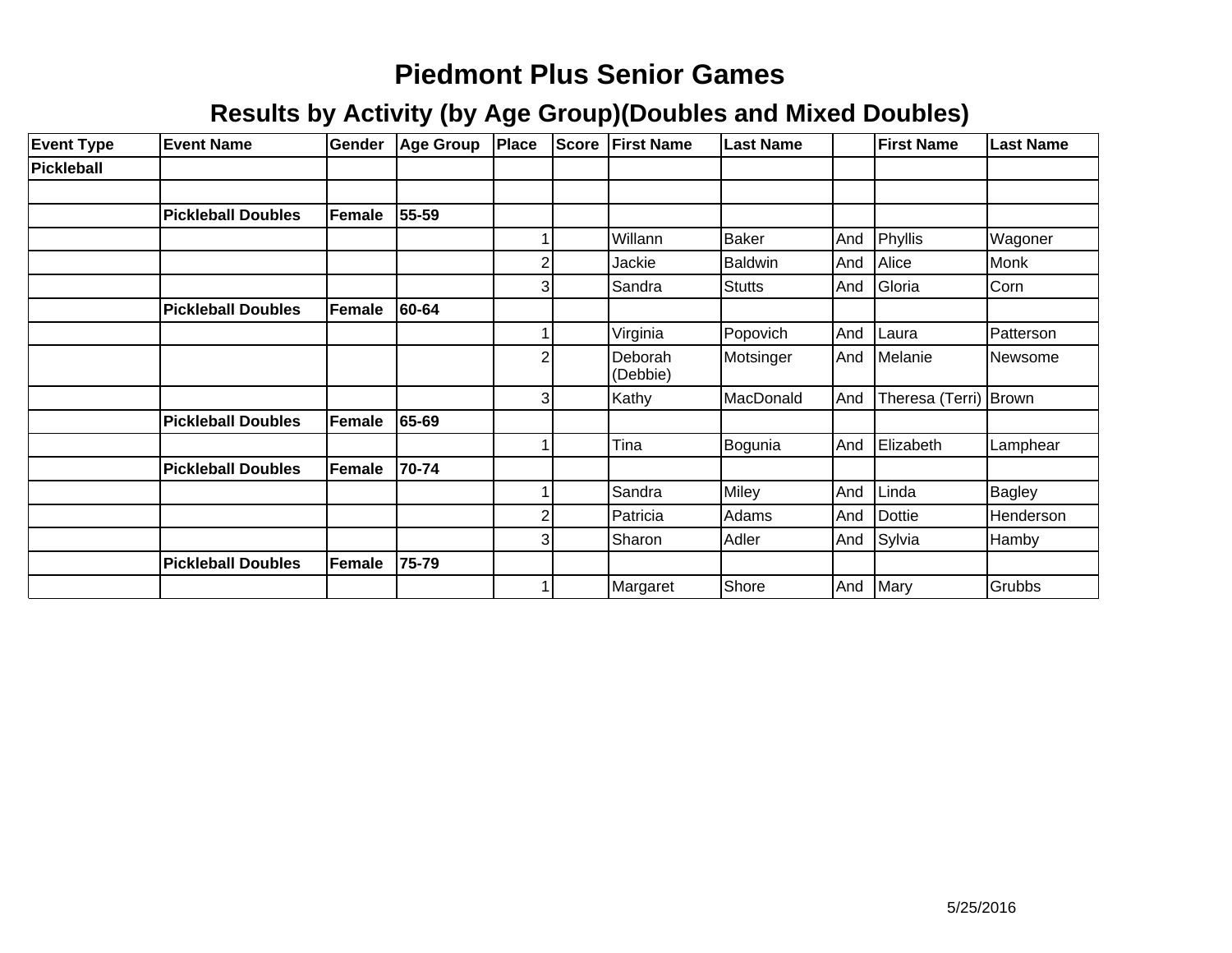| <b>Event Type</b> | <b>Event Name</b>         | Gender      | <b>Age Group</b> | Place                   | <b>Score</b> | <b>First Name</b> | <b>Last Name</b> |     | <b>First Name</b> | Last Name |
|-------------------|---------------------------|-------------|------------------|-------------------------|--------------|-------------------|------------------|-----|-------------------|-----------|
|                   |                           |             |                  |                         |              |                   |                  |     |                   |           |
|                   | <b>Pickleball Doubles</b> | <b>Male</b> | 50-54            |                         |              |                   |                  |     |                   |           |
|                   |                           |             |                  | 1                       |              | John              | <b>Bullins</b>   | And | Tobi              | Marshall  |
|                   |                           |             |                  | $\overline{c}$          |              | Clint             | Osborne          | And | Rick              | Allred    |
|                   | <b>Pickleball Doubles</b> | <b>Male</b> | 55-59            |                         |              |                   |                  |     |                   |           |
|                   |                           |             |                  | 1                       |              | Mark              | Sanford          | And | Jack              | Moore Jr. |
|                   |                           |             |                  | $\overline{\mathbf{c}}$ |              | David             | <b>Baker</b>     | And | Jack              | Smith     |
|                   |                           |             |                  | $\overline{3}$          |              | John              | MacDonald        | And | <b>Clarence</b>   | Robinson  |
|                   | <b>Pickleball Doubles</b> | Male        | 60-64            |                         |              |                   |                  |     |                   |           |
|                   |                           |             |                  | 1                       |              | Craig             | Bell             | And | Jerry             | Motsinger |
|                   |                           |             |                  | $\overline{c}$          |              | Andy              | Watkin           | And | Brent             | Russell   |
|                   |                           |             |                  | $\overline{3}$          |              | Robin             | Lipford          | And | William           | Long      |
|                   | <b>Pickleball Doubles</b> | <b>Male</b> | 65-69            |                         |              |                   |                  |     |                   |           |
|                   |                           |             |                  |                         |              | Jim               | Jones            | And | Joseph (Tom)      | Whitlow   |
|                   |                           |             |                  | $\overline{c}$          |              | Charles           | Broz             | And | Allen             | Snyder    |
|                   |                           |             |                  | 3                       |              | Jose              | Rivera           | And | Robert            | Chipman   |
|                   | <b>Pickleball Doubles</b> | Male        | 70-74            |                         |              |                   |                  |     |                   |           |
|                   |                           |             |                  | 1                       |              | <b>JIm</b>        | Pfefferkorn      | And | <b>C</b> arl      | Parks     |
|                   |                           |             |                  | $\overline{c}$          |              | Tim               | Kute             | And | Tom               | Rucker    |
|                   |                           |             |                  | 3                       |              | Charles "Mike"    | Davis            | And | James             | Hoots     |
|                   | <b>Pickleball Doubles</b> | <b>Male</b> | 75-79            |                         |              |                   |                  |     |                   |           |
|                   |                           |             |                  | 1                       |              | Jerry             | Grubbs           | And | Floyd             | Cox       |
|                   | <b>Pickleball Doubles</b> | <b>Male</b> | 80-84            |                         |              |                   |                  |     |                   |           |
|                   |                           |             |                  | 1                       |              | Craven            | Page             | And | George            | Meeks     |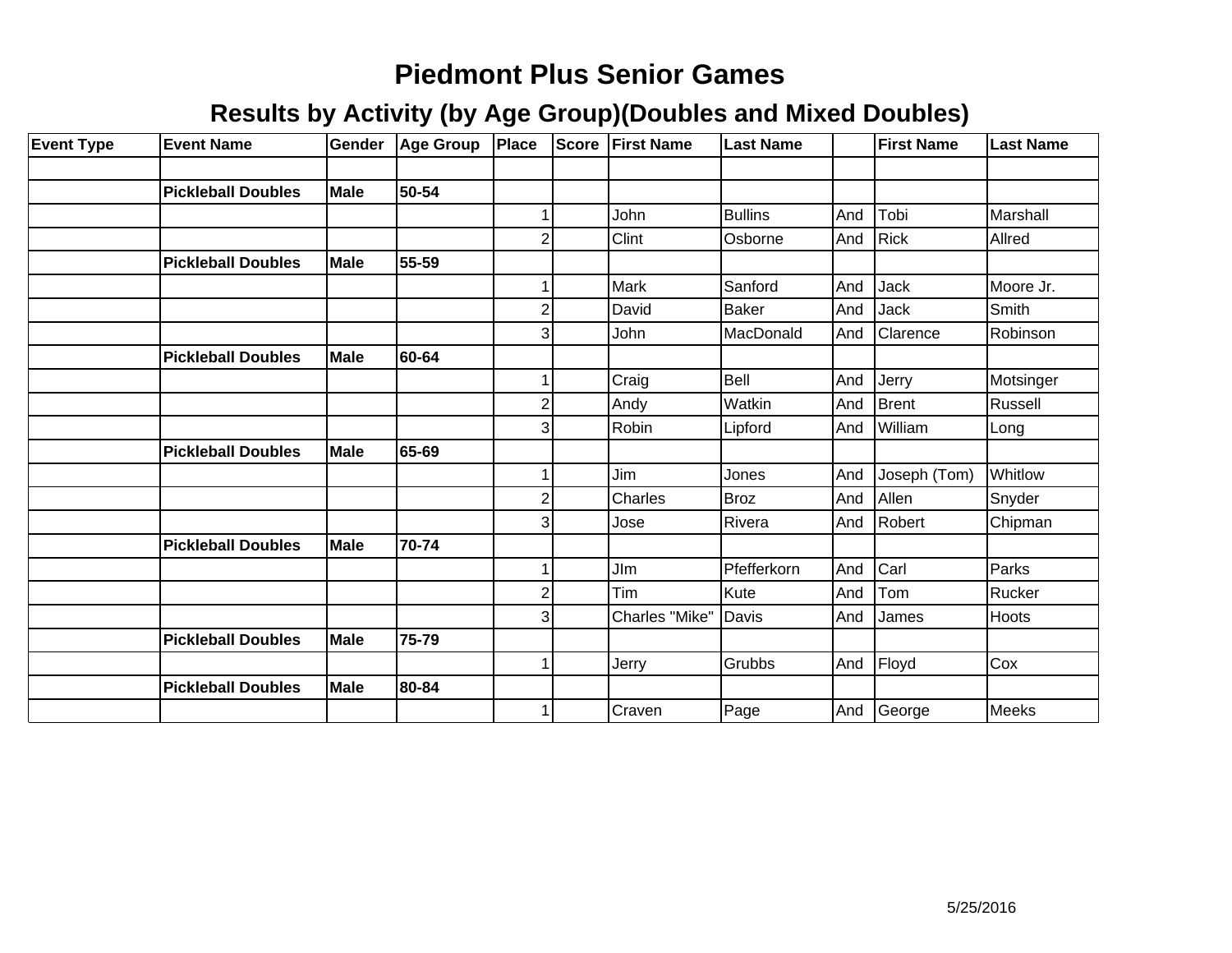| <b>Event Type</b> | <b>Event Name</b>                       | Gender      | Age Group | <b>Place</b> | Score          | <b>First Name</b> | <b>Last Name</b> |     | <b>First Name</b> | <b>Last Name</b> |
|-------------------|-----------------------------------------|-------------|-----------|--------------|----------------|-------------------|------------------|-----|-------------------|------------------|
| Racquetball       |                                         |             |           |              |                |                   |                  |     |                   |                  |
|                   |                                         |             |           |              |                |                   |                  |     |                   |                  |
|                   | <b>R</b> qcquetball -<br><b>Doubles</b> | Female      | 50-54     |              |                |                   |                  |     |                   |                  |
|                   |                                         |             |           |              |                | Carol             | <b>Poppo</b>     | And | Melanie           | Newsome          |
|                   |                                         |             |           |              |                |                   |                  |     |                   |                  |
|                   | <b>R</b> qcquetball -<br><b>Doubles</b> | <b>Male</b> | 55-59     |              |                |                   |                  |     |                   |                  |
|                   |                                         |             |           |              |                | Matthew           | Evans            | And | James             | Tillotson        |
|                   |                                         |             |           | 2            |                | John              | Morris           | And | Rick              | Cole             |
|                   | <b>Rqcquetball -</b><br><b>Doubles</b>  | Male        | 65-69     |              |                |                   |                  |     |                   |                  |
|                   |                                         |             |           |              |                | Mark              | Millaway         | And | Andy              | Kelly            |
|                   |                                         |             |           |              | $\overline{2}$ | Doug              | Hill             | And | Joe               | Verga            |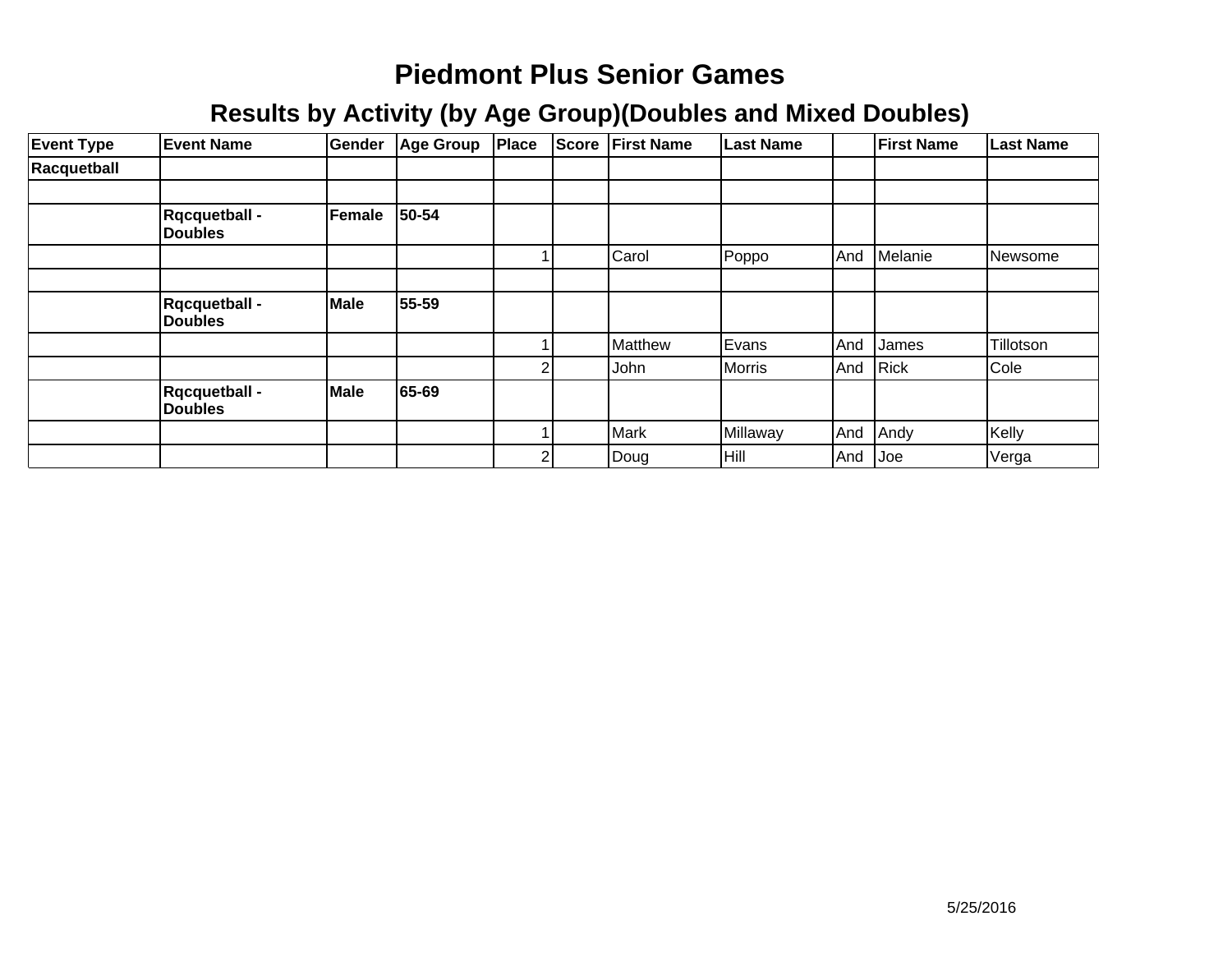| <b>Event Type</b>   | <b>Event Name</b>                     | Gender      | Age Group | Place                   |                | Score First Name    | <b>Last Name</b> |     | <b>First Name</b> | <b>Last Name</b> |
|---------------------|---------------------------------------|-------------|-----------|-------------------------|----------------|---------------------|------------------|-----|-------------------|------------------|
| <b>Table Tennis</b> |                                       |             |           |                         |                |                     |                  |     |                   |                  |
|                     |                                       |             |           |                         |                |                     |                  |     |                   |                  |
|                     | <b>Table Tennis</b><br><b>Doubles</b> | Female      | 55-59     |                         |                |                     |                  |     |                   |                  |
|                     |                                       |             |           |                         |                | Lloyd               | Ford             | And | Julia             | Schafer          |
|                     | <b>Table Tennis</b><br><b>Doubles</b> | Female      | 60-64     |                         |                |                     |                  |     |                   |                  |
|                     |                                       |             |           | 1                       |                | Deborah<br>(Debbie) | Motsinger        | And | Melanie           | Newsome          |
|                     |                                       |             |           |                         |                |                     |                  |     |                   |                  |
|                     | <b>Table Tennis</b><br><b>Doubles</b> | <b>Male</b> | 55-59     |                         |                |                     |                  |     |                   |                  |
|                     |                                       |             |           |                         |                | Kenneth             | Partridge        | And | Robin             | Lipford          |
|                     | <b>Table Tennis</b><br><b>Doubles</b> | <b>Male</b> | 60-64     |                         |                |                     |                  |     |                   |                  |
|                     |                                       |             |           |                         |                | Ken                 | Fenstermaker     | And | David             | Combs            |
|                     |                                       |             |           | $\overline{\mathbf{c}}$ |                | Larry               | Kiger            | And | Albert            | Noda             |
|                     |                                       |             |           |                         | $\overline{3}$ | Tom                 | Hamilton         | And | John              | Sangimino        |
|                     | <b>Table Tennis</b><br><b>Doubles</b> | <b>Male</b> | 70-74     |                         |                |                     |                  |     |                   |                  |
|                     |                                       |             |           |                         |                | JIm                 | Pfefferkorn      | And | Carl              | Parks            |
|                     | <b>Table Tennis</b><br><b>Doubles</b> | <b>Male</b> | 75-79     |                         |                |                     |                  |     |                   |                  |
|                     |                                       |             |           | 1                       |                | Harry               | Parrish          |     | And Sidney        | <b>Cutbill</b>   |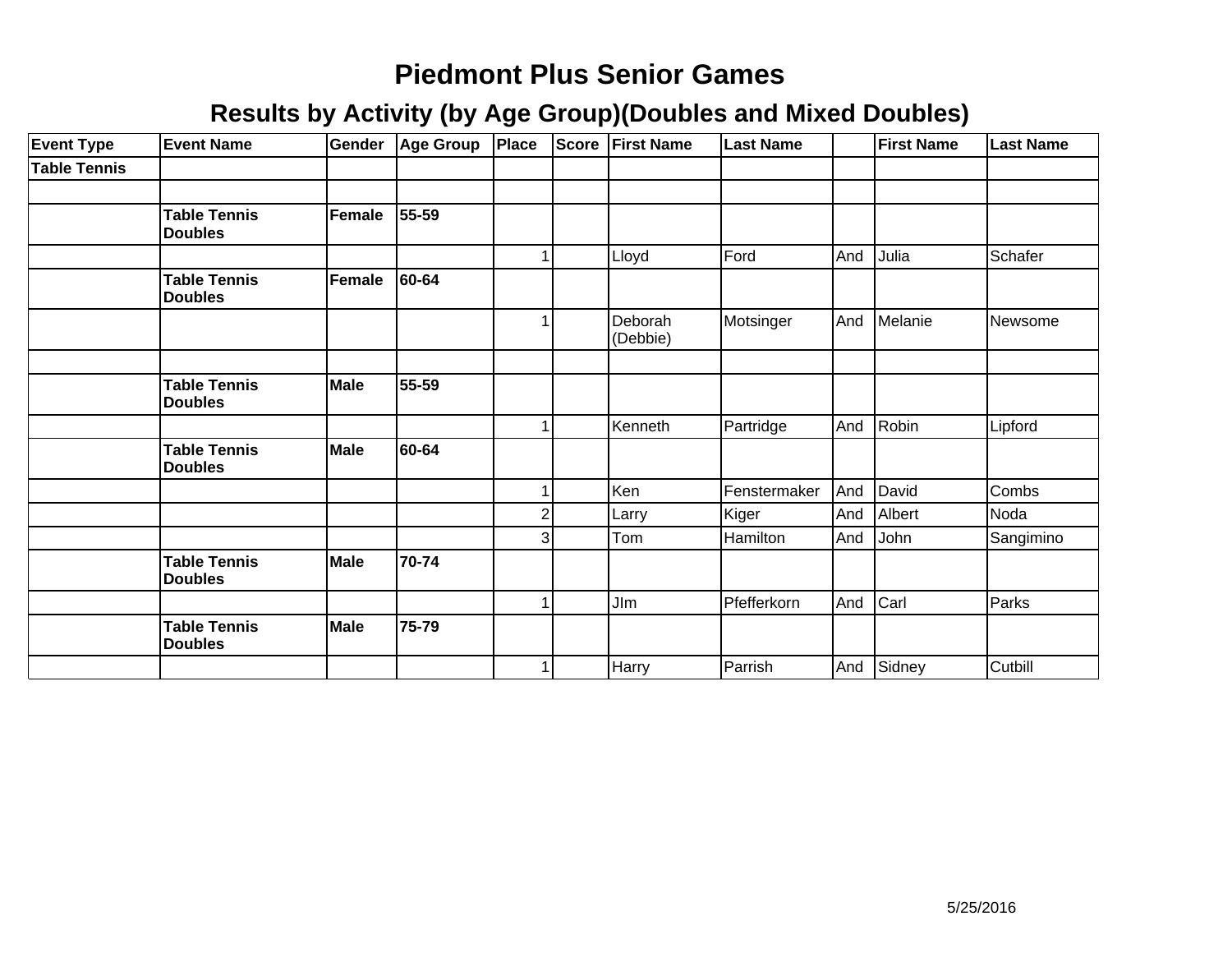| <b>Event Type</b> | <b>Event Name</b>     | Gender | <b>Age Group</b> | <b>Place</b> | <b>Score</b> | <b>First Name</b>   | <b>Last Name</b> |     | <b>First Name</b> | Last Name      |
|-------------------|-----------------------|--------|------------------|--------------|--------------|---------------------|------------------|-----|-------------------|----------------|
| <b>Tennis</b>     |                       |        |                  |              |              |                     |                  |     |                   |                |
|                   |                       |        |                  |              |              |                     |                  |     |                   |                |
|                   | <b>Tennis Doubles</b> | Female | 60-64            |              |              |                     |                  |     |                   |                |
|                   |                       |        |                  |              |              | Deborah<br>(Debbie) | Motsinger        | And | Melanie           | <b>Newsome</b> |
|                   | <b>Tennis Doubles</b> | Female | 70-74            |              |              |                     |                  |     |                   |                |
|                   |                       |        |                  |              |              | Linda               | Shelton          | And | Peggy             | Cranford       |
|                   |                       |        |                  |              |              |                     |                  |     |                   |                |
|                   | <b>Tennis Doubles</b> | Male   | 60-64            |              |              |                     |                  |     |                   |                |
|                   |                       |        |                  |              |              | Tom                 | Hamilton         | And | Harry             | Parrish        |
|                   | <b>Tennis Doubles</b> | Male   | 70-74            |              |              |                     |                  |     |                   |                |
|                   |                       |        |                  |              |              | Kenneth             | Swicegood        | And | <b>Charles</b>    | Branch         |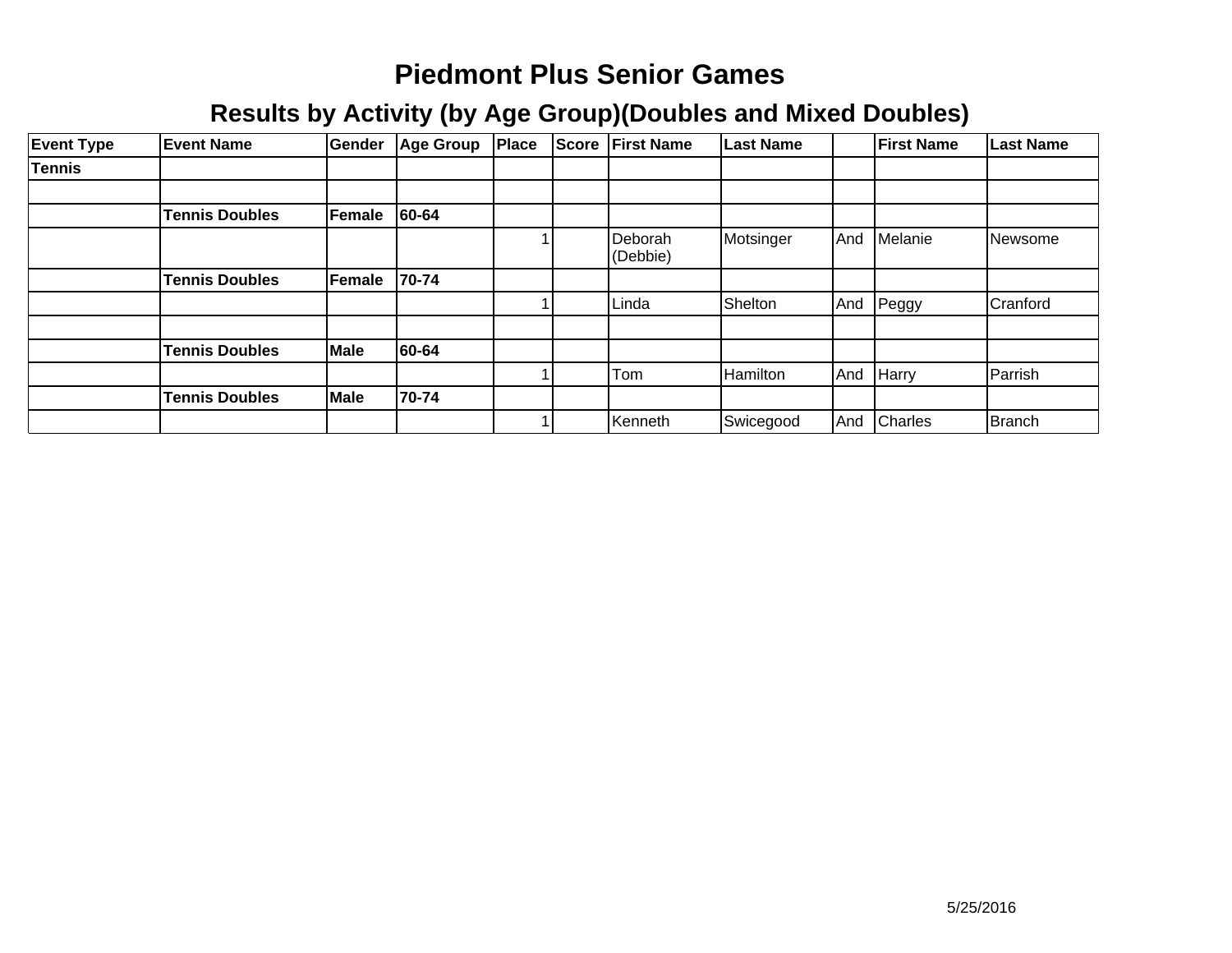| <b>Event Type</b> | <b>Event Name</b>            | <b>Age Group</b> | Place | Score          | <b>First Name</b>     | <b>Last Name</b> |     | <b>First Name</b> | <b>Last Name</b> |
|-------------------|------------------------------|------------------|-------|----------------|-----------------------|------------------|-----|-------------------|------------------|
| <b>Bowling</b>    |                              |                  |       |                |                       |                  |     |                   |                  |
|                   |                              |                  |       |                |                       |                  |     |                   |                  |
|                   | <b>Bowling Mixed Doubles</b> | 55-59            |       |                |                       |                  |     |                   |                  |
|                   |                              |                  |       |                | Sharon                | Thomas           | And | Jasper            | Horton           |
|                   | <b>Bowling Mixed Doubles</b> | 60-64            |       |                |                       |                  |     |                   |                  |
|                   |                              |                  |       |                | 3 David               | Mickle           | And | Lynn              | Hogan            |
|                   |                              |                  | 2     |                | 2 Deborah<br>(Debbie) | Motsinger        | And | Jerry             | Motsinger        |
|                   |                              |                  | 3     |                | 1 Melanie             | Newsome          | And | Ikey              | Hill             |
|                   | <b>Bowling Mixed Doubles</b> | 65-69            |       |                |                       |                  |     |                   |                  |
|                   |                              |                  |       | 2              | Breanetta             | Mason            | And | Chuc              | McNeely          |
|                   |                              |                  | 2     |                | Jesse                 | Wesley           | And | Donetta           | Allen            |
|                   | <b>Bowling Mixed Doubles</b> | 70-74            |       |                |                       |                  |     |                   |                  |
|                   |                              |                  |       |                | $2$ Hannah            | Barco            | And | Albert            | Dalton           |
|                   |                              |                  |       |                | Marie                 | Alley            | And | Carlton           | Alley            |
|                   | <b>Bowling Mixed Doubles</b> | 75-79            |       |                |                       |                  |     |                   |                  |
|                   |                              |                  |       | $\overline{2}$ | Willie                | Joins            | And | Johnny            | Correll          |
|                   |                              |                  | 2     |                | Elizabeth             | Todd             | And | <b>Bobby</b>      | Bollinger        |
|                   | <b>Bowling Mixed Doubles</b> | 85-89            |       |                |                       |                  |     |                   |                  |
|                   |                              |                  |       |                | $1$ Mo                | Roberts          | And | Jeff (J.E.)       | Smith            |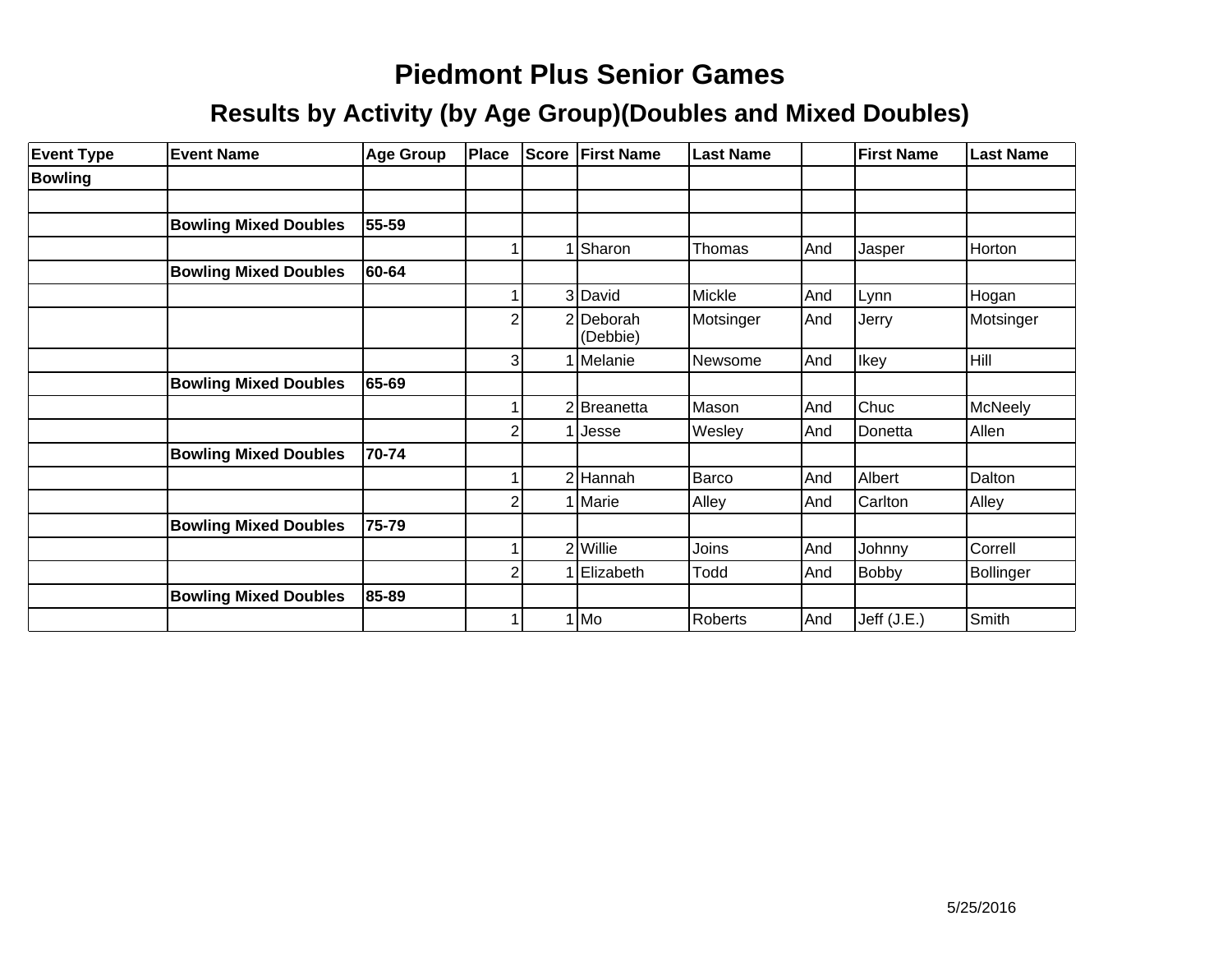| <b>Event Type</b> | <b>Event Name</b>              | Age Group | Place          | Score | <b>First Name</b>   | <b>Last Name</b> |     | <b>First Name</b>       | <b>Last Name</b> |
|-------------------|--------------------------------|-----------|----------------|-------|---------------------|------------------|-----|-------------------------|------------------|
| Pickleball        |                                |           |                |       |                     |                  |     |                         |                  |
|                   |                                |           |                |       |                     |                  |     |                         |                  |
|                   | Pickleball Mixed Doubles 50-54 |           |                |       |                     |                  |     |                         |                  |
|                   |                                |           |                |       | Vicki               | Poore            | And | Paul                    | Allegrone        |
|                   | Pickleball Mixed Doubles 55-59 |           |                |       |                     |                  |     |                         |                  |
|                   |                                |           |                |       | Lloyd               | Ford             | And | <b>I</b> Mark           | Sanford          |
|                   |                                |           | $\overline{2}$ |       | Willann             | <b>Baker</b>     | And | David                   | <b>Baker</b>     |
|                   |                                |           | 3              |       | John                | MacDonald        | And | Kathy                   | MacDonald        |
|                   | Pickleball Mixed Doubles 60-64 |           |                |       |                     |                  |     |                         |                  |
|                   |                                |           |                |       | Deborah<br>(Debbie) | Motsinger        | And | Craig                   | Bell             |
|                   |                                |           | $\overline{2}$ |       | Brent               | Russell          | And | Alice                   | Monk             |
|                   |                                |           | 3              |       | Louis               | Abundis          | And | Theresa (Terri)   Brown |                  |
|                   | Pickleball Mixed Doubles 65-69 |           |                |       |                     |                  |     |                         |                  |
|                   |                                |           |                |       | Joseph (Tom)        | Whitlow          | And | Sandra                  | Miley            |
|                   |                                |           | $\overline{2}$ |       | Gloria              | Corn             | And | Robert                  | Papale           |
|                   |                                |           | 3              |       | William             | Long             | And | Judith                  | Holder           |
|                   | Pickleball Mixed Doubles 70-74 |           |                |       |                     |                  |     |                         |                  |
|                   |                                |           | 1              |       | Linda               | Bagley           | And | Carl                    | Parks            |
|                   |                                |           | $\overline{2}$ |       | Tom                 | Rucker           | And | Sharon                  | Adler            |
|                   |                                |           | 3              |       | <b>Staples</b>      | Kute             | And | Tim                     | Kute             |
|                   | Pickleball Mixed Doubles 75-79 |           |                |       |                     |                  |     |                         |                  |
|                   |                                |           | 1              |       | Donald              | Grantz           | And | <b>Dottie</b>           | Henderson        |
|                   |                                |           | $\overline{c}$ |       | Margaret            | Shore            | And | Floyd                   | Cox              |